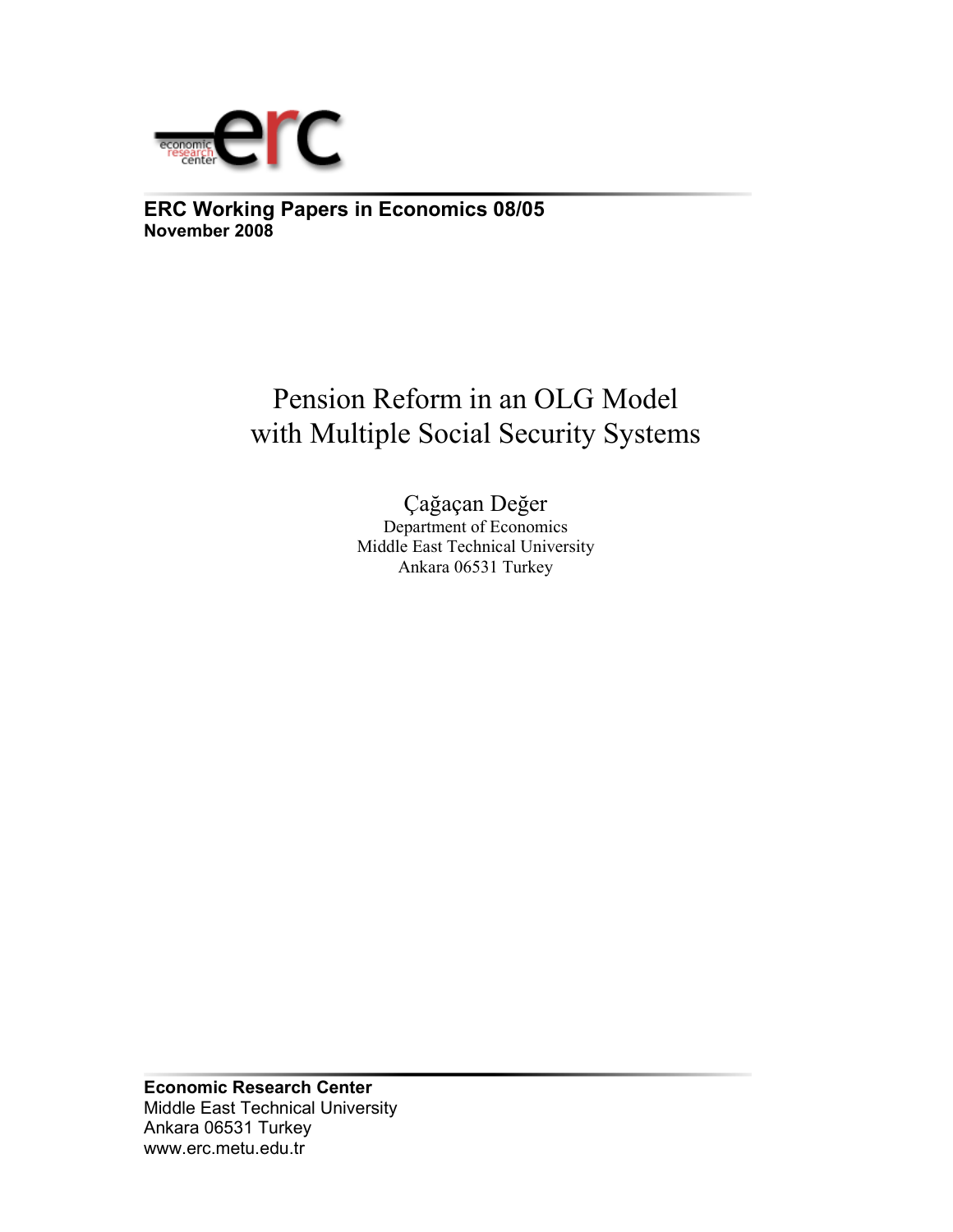## Pension Reform in an OLG model with Multiple Social Security Systems

Cağaçan Değer<sup>∗</sup>

#### Abstract

Primarily due to financial sustainability problems, social security reforms have been on the policy agenda of both developed and developing countries for the last decade. Research literature on the subject tends to use overlapping generations (OLG) models with single representative household and presents reforms as shock to the constructed model. This study presents an OLG model with three separate social security institutions where the heterogeneity is through different benefit payments and contribution rates. Convergence across various institutions is enabled by a replacement ratio shock and model dynamics are discussed.

JEL Codes: C68, D91, I38

<sup>∗</sup>PhD Candidate, Department of Economics, Middle East Technical University. cagacan@metu.edu.tr, cagacan@gmail.com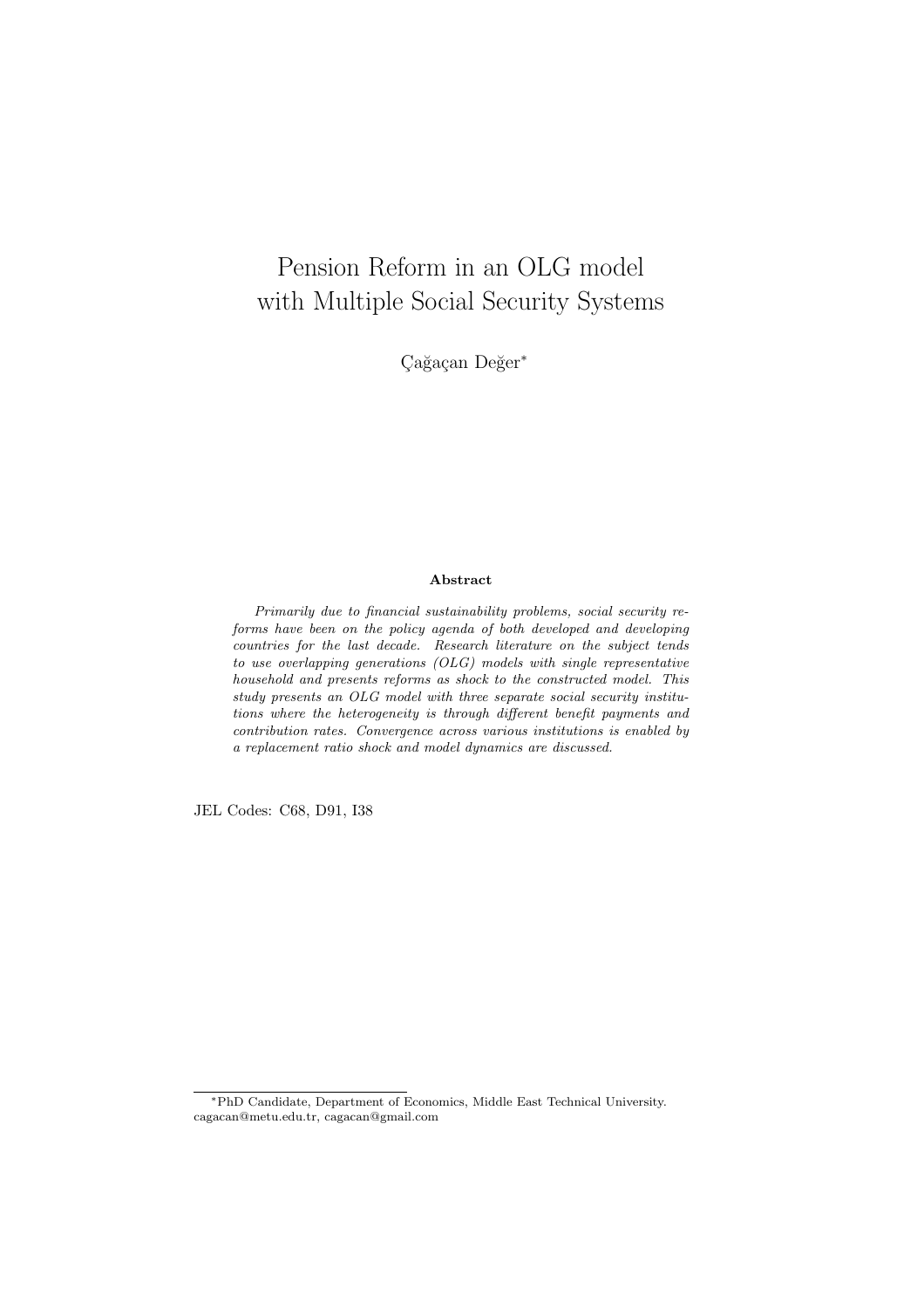## 1 Introduction

Last decade has seen a considerable wave of social security system reforms in both developed and developing countries. This wave has been triggered mainly by the concerns on financial sustainability of social security systems in both the short and the long run (Holzmann  $\&$  Hinz, 2005, p. 23-34). The question of whether proposed reforms would contribute to the solution of financial sustainability problems and uncertainties regarding the effects of proposed and performed reforms on macroeconomic dynamics of reforming countries have led to a rich research literature.

In order to asses the impact of these reforms, economists take the path of constructing general equilibrium models and introduce reforms as policy shocks to the constructed models. Given the intergenerational transfer mechanism created by social security systems, the models constructed for such analysis need to take into account two major modeling concerns.

Firstly, since social security systems introduce an intergenerational transfer system to the economy, constructed models have to include a time dimension; that is, they need to be dynamic models. Such dynamism is introduced by focusing on the intertemporal optimizing behavior of agents. Modeling intertemporal behavior is possible through formulation of infinite lifetime agents, as in the case of well-known Solow and Ramsey models, or through finite lifetime agents, as in the case of overlapping generations (OLG) type models.

Second modeling concern is related to agent homogeneity. Analysis of social security systems need to take into account the fact that at a given time there are workers that provide financial resources for the system and retired people that receive benefits from the system. This implies that a study of social security system needs to take into account the fact that at any point in time there exist various types of individuals; that is, agents are heterogeneous rather than homogeneous. The minimum level of heterogeneity required by social security system analysis is the differences in ages. The model must be able to generate behavior of various age groups that coexist at any point in time. Such concerns exclude Solow or Ramsey type models that assume infinite lifetime horizon for homogenous agents and bring forward OLG type models as major tools of analysis.

A leading work on application of OLG models to fiscal policy problems is Auerbach and Kotlikoff (1987). After presenting the basics of OLG models through a simple example, Auerbach and Kotlikoff (1987) proceeds to set up an OLG model that has 55 generations of consumers, single sector production side, a government that uses taxes and debt to finance consumption and a self-financing social security system. The consumers are assumed to come into being at the age of 21 and die at the age of 75. Thus every time period in the model corresponds to a year. The model takes labor supply endogenous and retirement takes place when labor supply is chosen by the consumer to be zero; i.e. retirement age is an endogenous variable. This model has been used by Auerbach and Kotlikoff (1987) to analyze tax reforms, government consumption shocks with different financing strategies, investment incentives and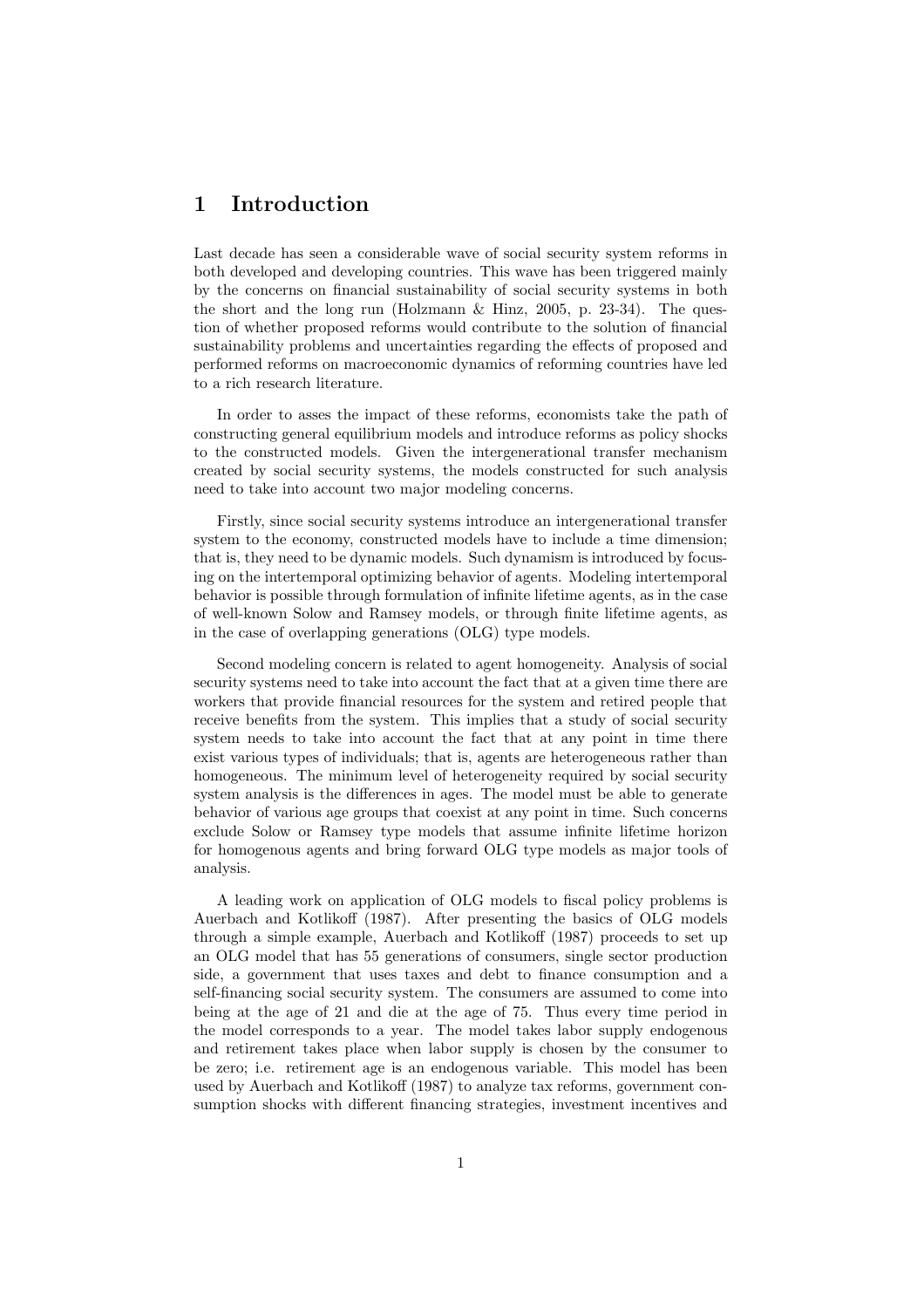social security systems. It has also formed the basis of a considerable literature on social security research and has been improved by inclusion of voting over social security (Gonzales-Eiras & Niepelt, 2007), open economy dimension (Borsch-Supan, Ludwig, & Winter, 2006), enterpreneur behavior (Eren, 2008) and uncertainty regarding, among others, productivity (Greco, 2008) and lifetime (Huggett, 1996).

Models put forward by the existing literature generally include a single social security system and thus a single pension scheme for all individuals. One such model has been formulated by Heer and Maussner (2005). The model includes 6 cohorts, endogenous labor supply, single sector production and a pay-as-you-go (PAYG) social security system that pays benefits when a consumer becomes of age 5. Following Heer and Maussner (2005), this study aims to develop an OLG model that includes 6 cohorts and analyzes effects of replacement ratio shocks. Taking the labor supply exogenous, the model to be presented below contributes by introducing 3 different social security systems and thus enhancing agent heterogeneity. With the stated aim in mind, the next section proceeds to explain the formulated OLG model. Section 3 details steady state results and responses to replacement ratio shocks in the model. Last section presents conclusions.

## 2 The Model

The foundation of OLG models goes back to Samuelson (1958) and Diamond (1965). Aimed to explore the role of money in financial markets and effects of national debt, these models included two generations alive at any given time represented by one working and one retired individual.Even though they carry the same rationales, modern versions, including the ones cited in the introduction, are by far more complicated.

The model presented in this study is a relatively simple version designed to study the existence of multiple social security systems. It includes a single production sector and a slightly more detailed household behavior represented through 6 cohorts. Along with the production and household sectors, a simple public sector with three social security systems is also depicted in the model. Lack of a medium of exchange implies that all variables in the model are real. The model is built around a single good that can be used for consumption or production. Therefore any saving done is actually a contribution to the capital stock and has a rate of return equal to the return on capital.

#### 2.1 Household

Households are assumed to live for 6 periods. Out of these 6 periods, 4 are assumed to represent working periods in exchange for wage and 2 are spent in retirement, during which social security benefits are received. Thus a member of the new born generation can be assumed to enter the economy at age 21, retire at age 61 and die at age 80. Since there are three different social security systems,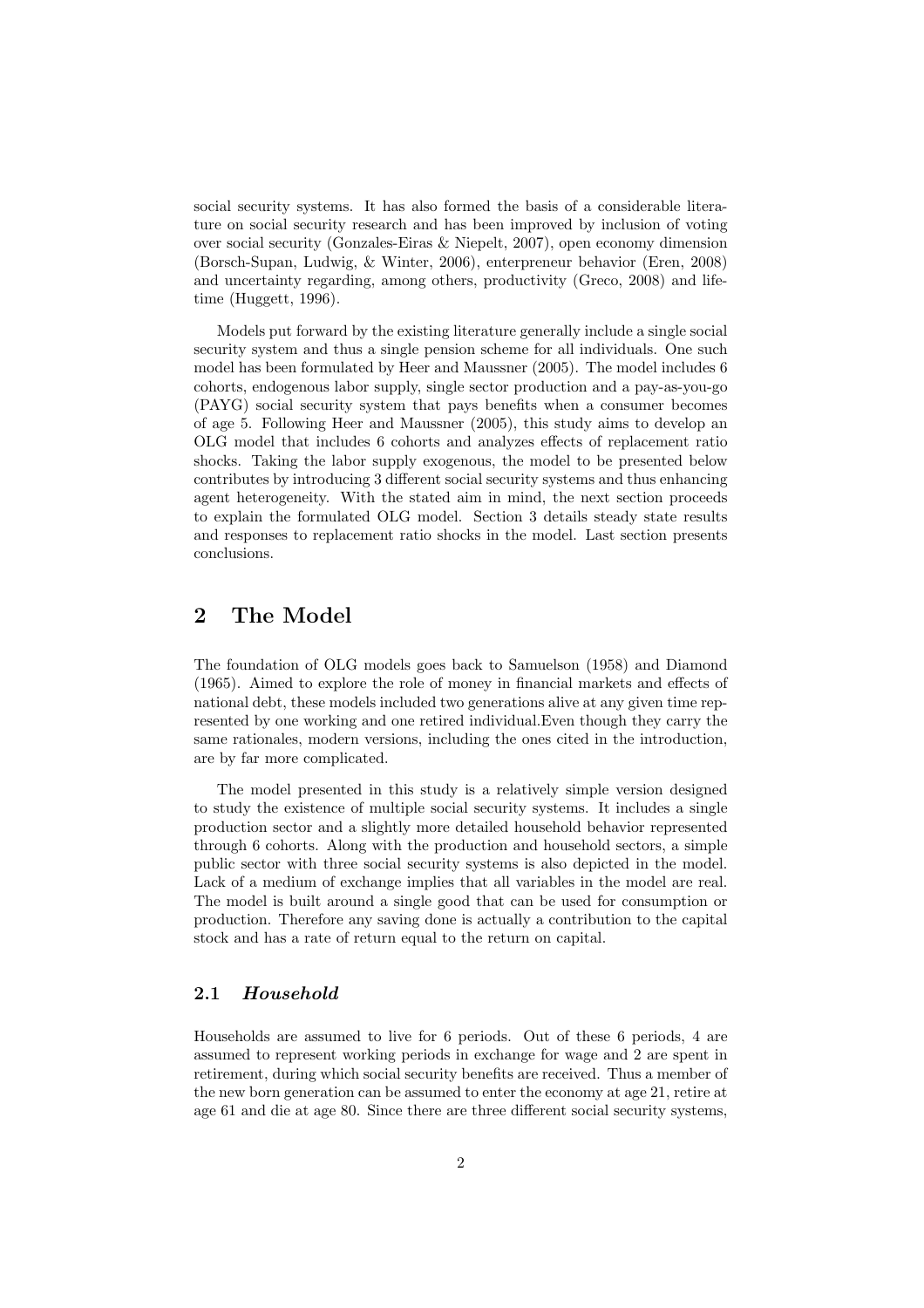at any given time, the model includes 18 representative households belonging to either one of these three systems. Every year, a generation of equal measure to be included in each of these social security systems is born. There is no uncertainty regarding life length and all demographic dynamics are excluded. All households are modeled without children or a detailed family structure. The heterogeneity across households is introduced through differences in ages and membership in different social security systems. Since households will have different saving levels at different stages of their lives, members of the same social security systems differ due to available material resources. The existence of a multiple social security system contributes to heterogeneity of households through differences in tax payments and benefit receipts.

The representative household of any social security system s is assumed to have the instantaneous preferences represented by the following version of the constant relative risk aversion (CRRA) utility function:

$$
\frac{(c_{s,t+a-1}^a)^{1-\eta_s} - 1}{1 - \eta_s} \tag{2.1}
$$

The index t stands for time periods,  $a = 1, ..., 6$  stands for the age of the household and s=A, B, C stands for different social security systems. The parameter  $\eta$  of the function represents Arrow-Pratt measure of relative risk aversion and would be interpreted as the inverse of intertemporal elasticity of substitution for this specific case. Since  $\eta$  is regarded as a measure of curvature of the utility function, a higher  $\eta$  implies a more curved function or a lower intertemporal substitutability. Hence, higher risk aversion as represented by a higher  $\eta$  would imply a smoother consumption through time.

In a lifetime of 6 periods, a representative household belonging to the social security system s has the lifetime utility represented as:

$$
\sum_{a=1}^{6} \beta_s^{a-1} \frac{(c_{s,t+a-1}^a)^{1-\eta_s} - 1}{1 - \eta_s} \tag{2.2}
$$

where  $\beta$  is the discount factor.t should be noted that there is no restriction on the value of  $\beta$  other than that it be positive.

Households are assumed to receive no inheritance and leave no bequests. While working, each household supplies a fixed amount of labor inelastically for which she earns the market wage to finance current consumption, saving and tax payments, implying the budget constraint to be:

$$
c_{s,t}^a + k_{s,t+1}^{a+1} \le (1+r_t)k_{s,t}^a + (1-\tau_{s,t})w_t
$$
\n
$$
(2.3)
$$

for a=1,...,4. In the equation above,  $k_{s,t}$  represents saving of a household of age a belonging to social security system s at the beginning of time t. Under such specification, household savings become the basic tool for intertemporal re-allocation of resources. Interest rate is denoted  $r_t$ ,  $w_t$  is the market wage rate and  $\tau_{s,t}$  is the tax paid out of wage earnings by a household belonging to social security system s. Note that the interest and wage rates are same for all household types but tax rates differ according to membership in different social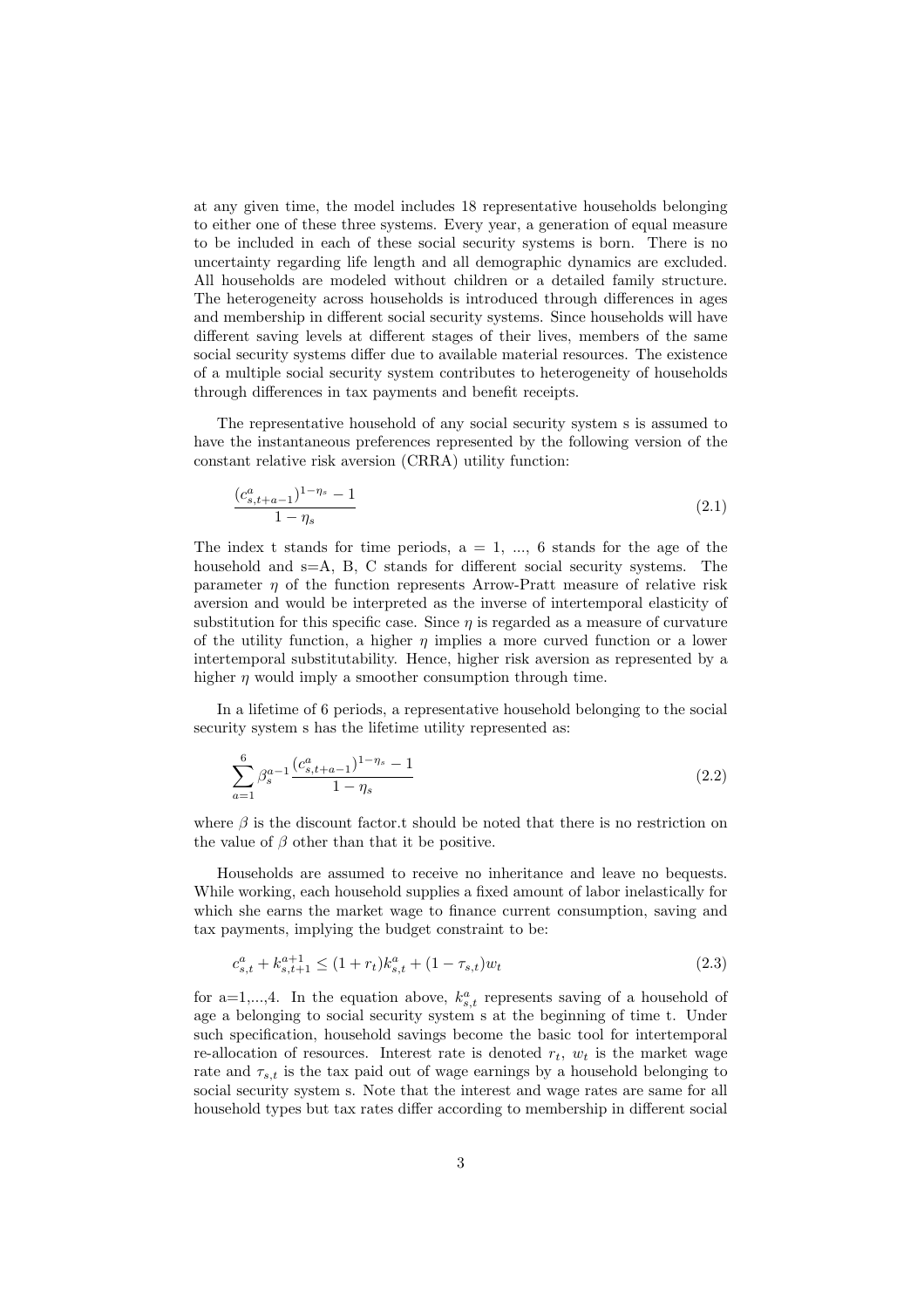security systems.Tax payments out of wage income are to be takenas social security contributions.

Sources of income during retirement are retirement benefits received from the social security system and savings accumulated during working periods. Denoting the retirement benefits from social security institution s by  $b_{s,t}$ , the budget constraint during retirement is written as:

$$
c_{s,t}^a + k_{s,t+1}^{a+1} \le (1 + r_t)k_{s,t}^a + b_{s,t}
$$
\n
$$
(2.4)
$$

where a takes the values of 5 and 6. Since new generations receive no bequest, it can be assumed that  $k_{s,t}^1 = 0$  for all household types. That is, at any time period t, a household of age 1 has no wealth at the beginning of the life-time. One additional constraint that can be considered at this point is that consumption for each household in each period should be non-negative. However, since lifetime utility is strictly increasing in consumption, this constraint would not be binding.

Due to similarity in preference structures, it is safe to assume that a single household's optimization problem would be representative of all households in the economy despite the heterogeneities introduced. Given above formulations, the optimization problem of a representative agent of social security system s can be summarized as the maximization of lifetime utility (2.2) subject to budget constraints (2.3) and (2.4) and the conditions that i) wealth, at the beginning of life-time is zero, and ii) consumption and saving each period is non-negative. The first order necessary conditions of this optimization problem would yield:

$$
\frac{c_{s,t+1}^{a+1}}{c_{s,t}^a} = [\beta_s (1 + r_{t+1})]^{\frac{1}{\eta_s}}
$$
\n(2.5)

which is the well known consumption Euler equation relating consecutive consumption choices through time. Should the right hand side of this equation be greater than one, an increasing consumption profile would be observed for the consumer being analyzed.

#### 2.2 Firm Behavior

Production side of the economy is represented by a single sector that includes firms engaged in perfect competition. The inputs used are labor,  $N_t$  and capital,  $K_t$ . Production is assumed to take place in accordance with a Cobb-Douglas production function that displays constant returns to scale:

$$
Y_t = K_t^{\alpha} N_t^{1-\alpha} \tag{2.6}
$$

Capital is assumed to depreciate at the constant rate  $\delta$ . Firm behavior is based on profit maximization. Therefore, construction of a profit function yields the first order necessary conditions

$$
w_t = (1 - \alpha)K_t^{\alpha} N_t^{-\alpha} \tag{2.7}
$$

$$
r_t = \alpha K_t^{\alpha - 1} N_t^{1 - \alpha} - \delta \tag{2.8}
$$

which are nothing but factor prices.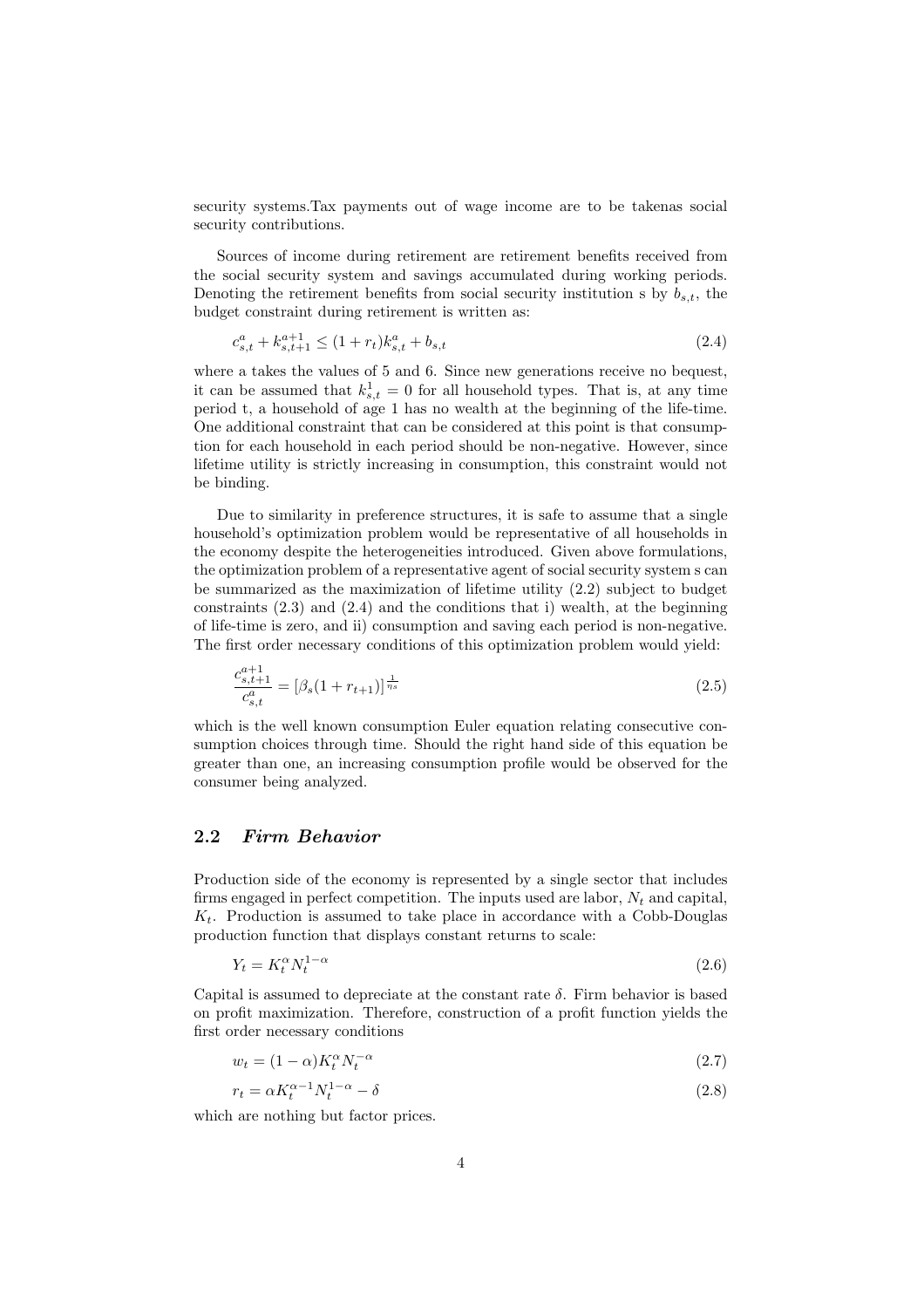#### 2.3 Government and Social Security System

The government in the model is assumed to be consisting of three social security institutions denoted A, B and C. These institutions are financed by the taxes levied on wage income and collected by the government. Government is assumed to have no spending other than benefit payments to the retired households. Taxes collected at any time period t are distributed to the beneficiaries of the social security systems; thus the social security structure is presumed as a payas-you-go (PAYG) system.

For practical purposes, government and the social security institutions can be regarded as a single entity that only collects taxes out of wage incomes of workers and pays benefits to current retirees. Collected taxes and benefit payments differ according to membership in social security systems. Hence, for any person belonging to social security system s, the benefit payments are:

$$
b_{s,t} = rep_s(1 - \tau_{s,t})w_t \tag{2.9}
$$

where  $rep_s$  is the replacement ratio adopted by system s. A further simplifying assumption is that every social security system has a separately balanced budget, so that collected contributions (or taxes) are equal to made benefit payments. Then for any time period t, the budget for any social security system s can be written as:

$$
4w_t \tau_{s,t} = 2b_{s,t} \tag{2.10}
$$

On the left hand side of Equation (2.10)is the total income of social security system s. Given that individuals spend 4 periods working, there are 4 workers that are contributing members of social security system s at any point in time. Similarly, since people are assumed to spend 2 periods in retirement, a total of 2 benefit payments are made by any social security system to the retirees at any point in time. Making use of the balanced budget as in (2.10) and the benefit payments equation (2.9), tax rate for each social security system would be calculated as:

$$
\tau_{s,t} = \frac{rep_s}{\frac{4}{2} + rep_s} \tag{2.11}
$$

Deceptively simple, this last equation has strong implications for the policy experiments available in the model. Since tax rate set by any social security system is a function of the replacement rate, which is an exogenously provided parameter for the model, a tax or contribution rate shock is not independent of replacement rate. More clearly, what the government decides on in this model is the replacement ratio. Given wage, this determines benefit payments made by any social security system. What falls on social security systems is to pick the tax rate so that their respective budgets remain balanced.

If one desires to analyze the effects of social security tax shocks in this model, one has to start with corresponding replacement ratio shocks. Given desired tax rate shock, corresponding replacement ratio can be calculated through equation  $(2.11)$ . A comparative static analysis on equation  $(2.11)$  would reveal that the tax rate and the associated replacement ratio are positively related. It is also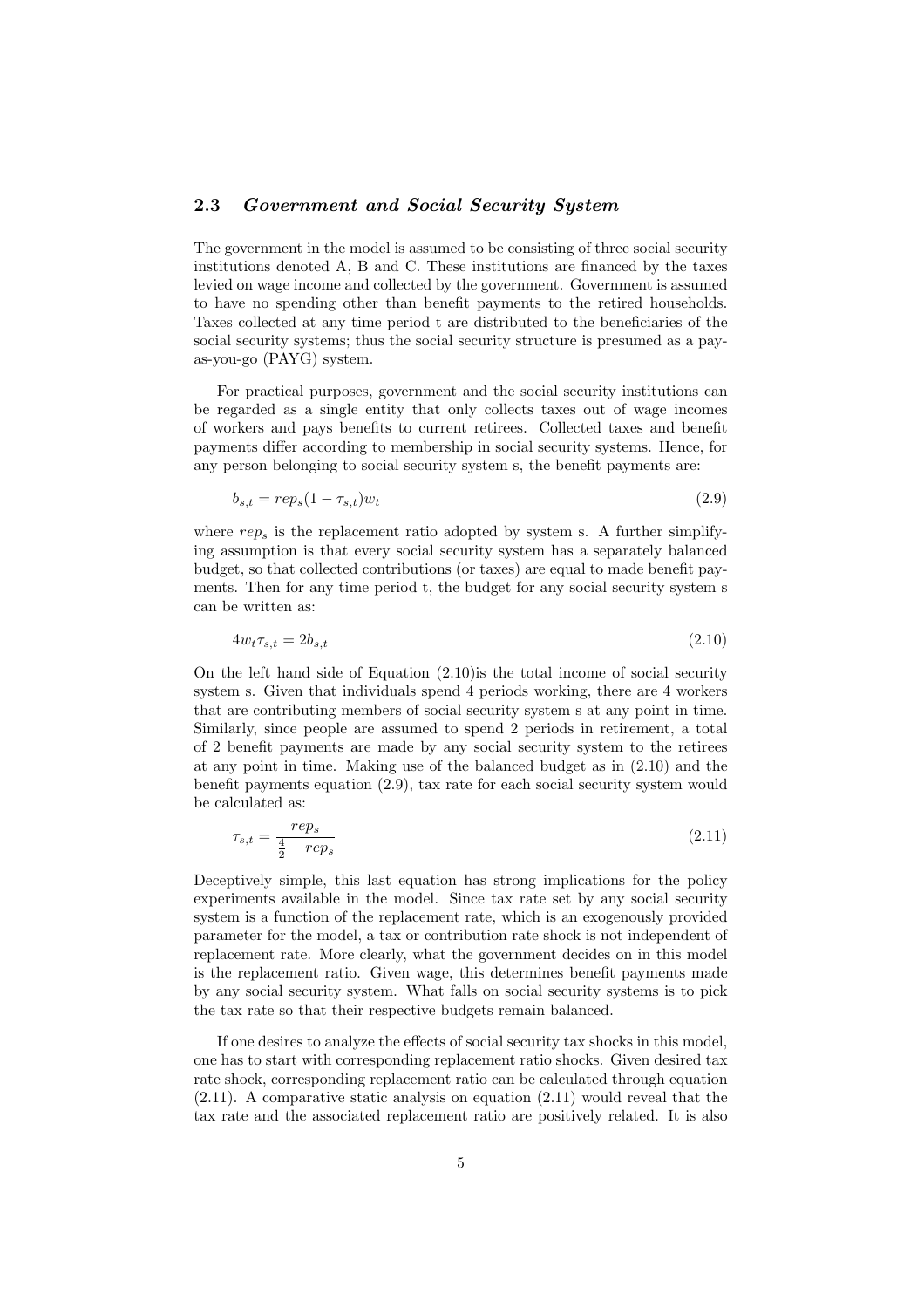possible to obtain an exact numerical relationship between desired tax rate change and necessary replacement ratio change through the same comparative static analysis.

#### 2.4 Equilibrium

The definition of the equilibrium in this model is as follows:

Given policy on replacement ratios, an equilibrium for the model consists of sequences of consumption choices  ${c_{s,t}^a}_{i=1}^6$ , saving decisions  $\{k_{s,t}^a\}_{a=1}^6$ , factor demands  $\{K_t\}$ ,  $\{N_t\}$ , prices  $\{w_t\}$ ,  $\{r_t\}$ , benefit payments  ${b_{s,t}}$  and tax rates  ${\tau_{s,t}}$  such that

i) Given wage rate  $w_t$ , interest rate  $r_t$  and tax rate  $\tau_{s,t}$  household belonging to any social security system s chooses consumption sequence  ${c_{s,t}^a}_{s,t}$ ,  ${c_{s-1}^a}_{a=1}$  and saving sequence  ${k_{s,t}^a}_{a=1}$  so that lifetime utility (2.2) is maximised subject to budget constraints (2.3) and  $(2.4).$ 

ii) Given factor prices  $w_t$  and  $r_t$  capital demand  $K_t$  and labor demand  $N_t$  maximize profits of the firm.

iii) The benefit payments  $b_{s,t}$  and tax rates  $\tau_{s,t}$  are such that social security system budgets as in  $(2.10)$  are balanced.

iv) The good market clears.

v) Individual and aggregate behavior are consistent.

Some of the items require further explanation. Firstly, note in (v) that individual and aggregate behaviors are stated to be consistent. This will be taken to mean that aggregate labor supply is equal to the labor supply of each cohort weighted by the cohort's mass. Under the assumptions of equal cohort mass and lack of demographic dynamics, this will simply mean  $N_t = 12$  for one unit of labor is supplied inelastically by every household belonging to any social security system in the model. Similarly,

$$
K_t = \sum_{s=A,B,C} \sum_{a=1}^{6} k_{s,t}^a \tag{2.12}
$$

will represent the aggregate capital stock of the economy at any given time period.

Secondly, goods market equilibrium in (iv) implies:

$$
K_t^{\alpha} N_t^{1-\alpha} = \sum_{s=A,B,C} \sum_{a=1}^6 c_{s,t}^a + K_{t+1} - (1-\delta)K_t
$$
\n(2.13)

That is, production on the left hand side is absorbed by aggregate consumption and investment where investment includes additions to the capital stock and depreciation expenditures. In this equation, the only term not related to the capital stock is consumption. But note from budget constraints that consumption is actually a function of saving, which eventually is tied to the capital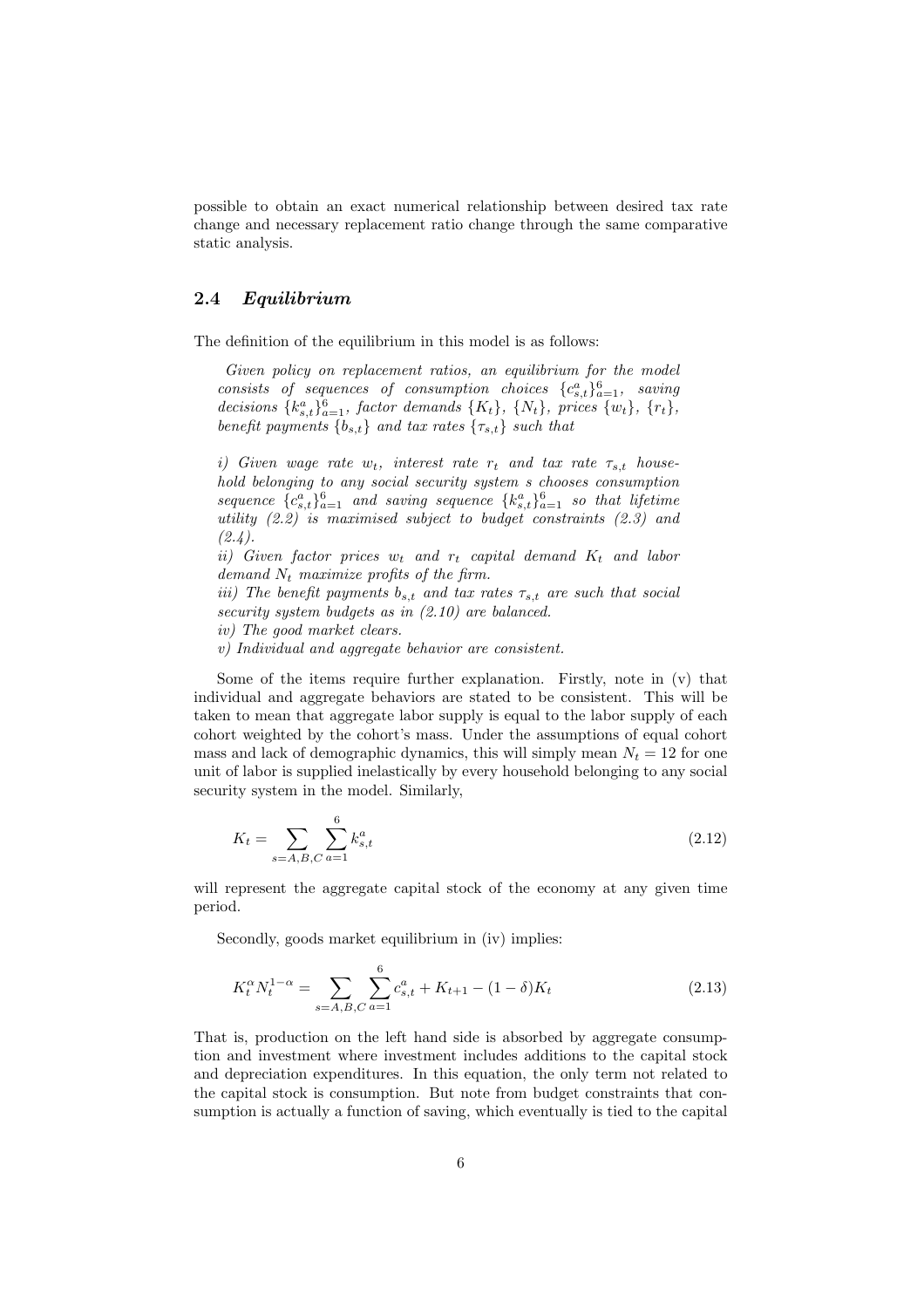stock, and factor prices that are functions of the capital stock as can be seen in equations (2.7) and (2.8). Therefore, given inelastic labor supply and household budgets relating consumption and saving, the whole characterization procedure of the model can be taken to consist of calculating the saving path of the representative household.

Numerical solution of the proposed model makes use of the consumption Eulers  $(2.5)$ , budget constraints  $(2.3)$  and  $(2.4)$ , first order conditions of the firm as presented in equations (2.7) and (2.8), social security related equations (2.9) and (2.11) which define benefit payments and tax rate, respectively and Equation (2.12) that defines the capital stock. The method proposed by Heer and Maussner (2005) to obtain a numerical solution of the steady state for such a model starts with a guess on the capital stock. Factor prices are calculated for the guessed capital supply. Given these factor prices, consumption and saving sequences for the household are obtained. Saving sequences are then used to recalculate the capital stock of the economy. The algorithm stops if the obtained capital stock figures are in the nighborhood of the initial capital stock guesses. If results do not match the initial guess, guesses are updated and the whole algorithm is repeated. Such solution approach has also been adopted by this study for the calculation of the steady state.

## 3 Calibration and Simulation

Calculation of the steady state for the proposed model requires values for the parameters in relevant equations. As a most obvious example, we need a value for the intertemporal discount factor,  $\beta$ , of the household. The procedure of choosing or calculating the parameter values in a general equilibrium model is commonly referred to as calibration. In a strictly practical sense, a general equilibrium model is simply a system of equations to be solved. The system generally includes both linear and non-linear equations. The common procedure for obtaining a solution to such a system includes providing initial values for the endogenous variables, making use of model equations to calculate required parameters and recalculating the model once more to see if initial values can be reproduced. Under the assumption that model equations are correctly provided to the software, if the initial values can not be reproduced, calculated parameter values need to be updated. Ideally, the initial values represent a steady state or the equilibrium of the model so that divergence from the steady state, dynamics displayed by the model during a return to the steady state or dynamics of convergence to a new steady state can be analyzed.

Assuming initial values of 0.4714 for the wage rate, 0.3548 for the interest rate and making use of purely fictional saving and consumption sequences, parameter values in Table 1 are obtained. By the nature of the Eulers in Equation (2.5) risk aversion parameter and discount factor can not be calibrated from model equations separately. One simply has to assume the value of one to obtain the other. The utility discount factor values have been calculated under the assumption that the relative risk aversion parameter is 2. Parameters related to production are calculated through factor price equations (2.7) and (2.8). Re-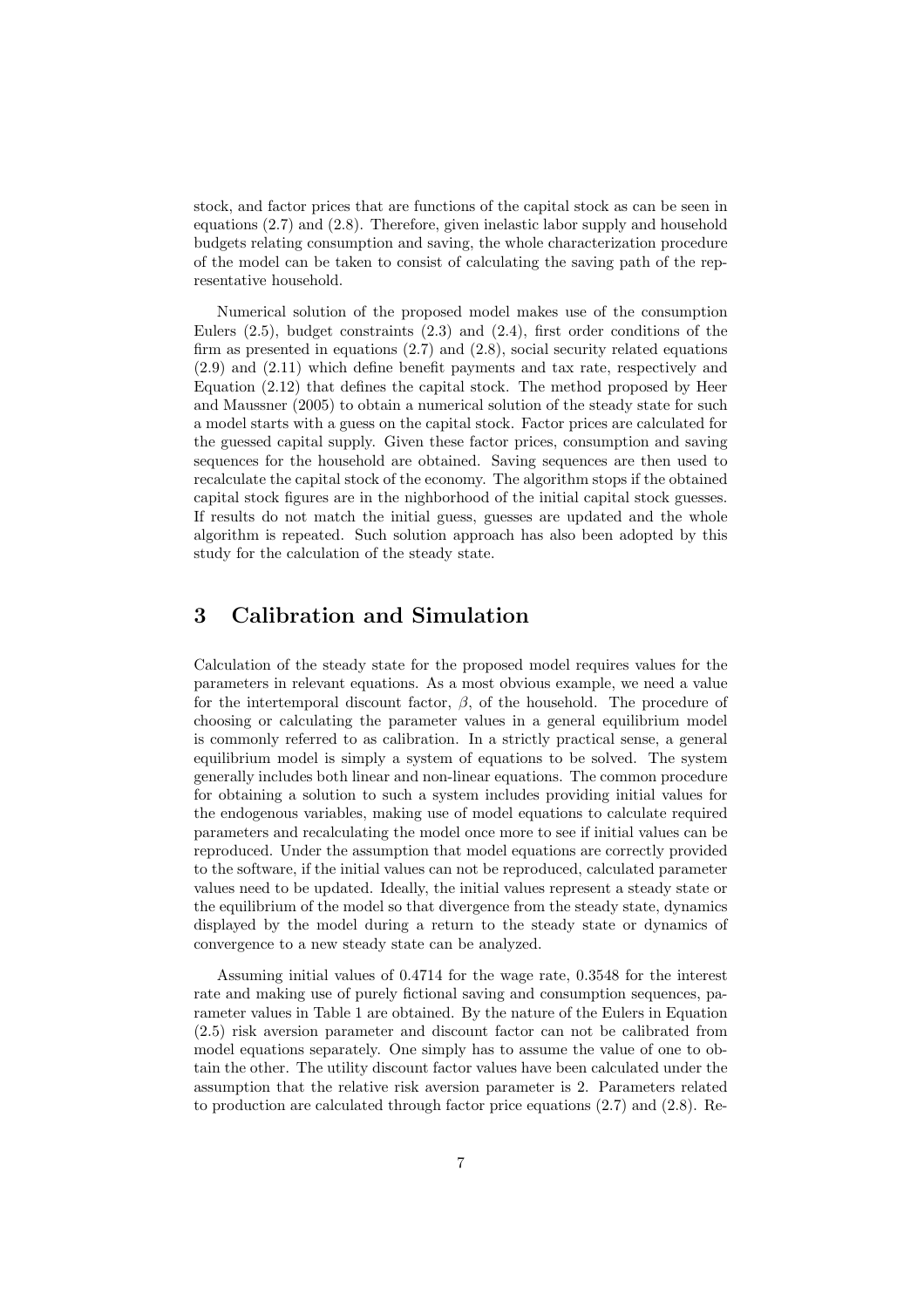|                 | Table 1: Model Parameters         |                |  |  |  |  |
|-----------------|-----------------------------------|----------------|--|--|--|--|
| Households      |                                   |                |  |  |  |  |
| $\beta_A$       | Utility discount factors          | 0.9            |  |  |  |  |
| $\beta_B$       |                                   | 0.9            |  |  |  |  |
| $\beta_C$       |                                   | 0.9            |  |  |  |  |
| Firms           |                                   |                |  |  |  |  |
| $\eta_A$        | Relative risk aversion parameters | 2              |  |  |  |  |
| $\eta_B$        |                                   | $\overline{2}$ |  |  |  |  |
| $\eta_C$        |                                   | $\overline{2}$ |  |  |  |  |
| $\alpha$        | Capital share in production       | 0.3            |  |  |  |  |
| δ               | Depreciation rate                 | 0.4            |  |  |  |  |
| Social Security |                                   |                |  |  |  |  |
| $rep_A$         | Replacement ratios                | 0.75           |  |  |  |  |
| $rep_B$         |                                   | 0.55           |  |  |  |  |
| $rep_C$         |                                   | 0.25           |  |  |  |  |
|                 |                                   |                |  |  |  |  |

placement ratios are provided exogenously as listed in Table 1 and differ across social security institutions, contributing to agent heterogeneity in the model.

The constructed model is used to analyze the effects of a replacement ratio shock on the economy. Initially, replacement ratios for social security systems A, B and C are 0.75, 0.55 and 0.25 respectively. In a sketchy attempt to represent the unification of the three social security systems, the simulation exercise here equates replacement ratios of all social security systems at an exogenous level of 0.45. In order to see this, note that given same replacement ratio and an economy-wide wage, the only factor that would cause benefit payments to differ across social security systems is the tax rate. However, written under the assumption of balanced social security system budgets, Equation (2.11) implies that tax rates would also be the same for all the three systems, leading to the conclusion that the policy experiment can be regarded as a unification of the three social security systems<sup>1</sup>.

Table 2 shows the values of key model variables before and after the shock. The old steady state columns refer to variable values before the shock, whereas new steady state values refer to the equilibrium attained after the transition takes place. A couple of points regarding the values in Table 2 should be emphasized, for they provide valuable insights about the workings of the model.

Firstly, saving figures refer to beginning-of-period values. Secondly, note that at both the old and the new steady state, savings increase from age 1 to age 4, reach a peak at age 5 and decrease thereafter. This is most logical, for saving figures refer to stock rather than flow. At any time period t, given prices and available resources, what the household does is actually to choose current consumption,  $c_{s,t}^a$ , and the stock of saving to be held during the next period,  $k_{s,t+1}^{a+1}$ . Therefore, as household approaches retirement, stock of savings increases.

<sup>&</sup>lt;sup>1</sup>But note that such an implication is available only if the social security systems run balanced budgets under the constructed model.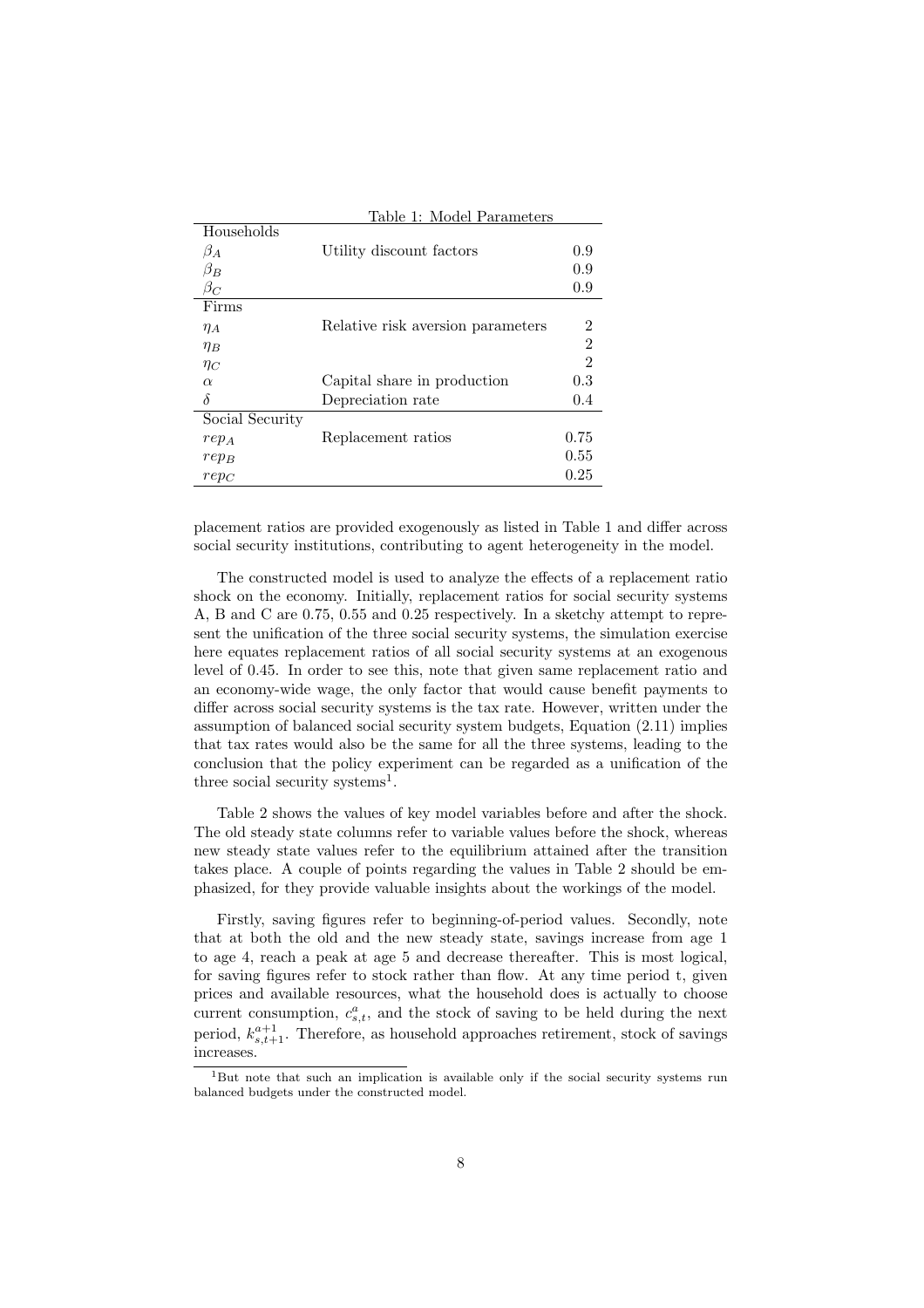|                            | System A  |           | System B               |          | System C                |          |
|----------------------------|-----------|-----------|------------------------|----------|-------------------------|----------|
|                            | Old S. S. | New S. S. | Old $S.\overline{S}$ . | New S.S. | Old S. $\overline{S}$ . | New S.S. |
| Replacement Ratio          | 0.7500    | 0.4500    | 0.5500                 | 0.4500   | 0.2500                  | 0.4500   |
|                            |           |           |                        |          |                         |          |
| Savings                    |           |           |                        |          |                         |          |
| Age 1                      | 0.0000    | 0.0000    | 0.0000                 | 0.0000   | 0.0000                  | 0.0000   |
| Age 2                      | 0.0674    | 0.0901    | 0.0827                 | 0.0900   | 0.1107                  | 0.0901   |
| Age $3$                    | 0.1300    | 0.1816    | 0.1646                 | 0.1815   | 0.2283                  | 0.1815   |
| Age 4                      | 0.1829    | 0.2722    | 0.2426                 | 0.2721   | 0.3522                  | 0.2721   |
| Age 5                      | 0.2195    | 0.3589    | 0.3116                 | 0.3587   | 0.4806                  | 0.3588   |
| Age 6                      | 0.1445    | 0.2222    | 0.1982                 | 0.2221   | 0.2968                  | 0.2221   |
|                            |           |           |                        |          |                         |          |
| Consumption                |           |           |                        |          |                         |          |
| Age 1                      | 0.2755    | 0.3005    | 0.2872                 | 0.3006   | 0.3085                  | 0.3006   |
| Age 2                      | 0.3043    | 0.3288    | 0.3172                 | 0.3288   | 0.3407                  | 0.3288   |
| Age 3                      | 0.3361    | 0.3598    | 0.3503                 | 0.3598   | 0.3763                  | 0.3598   |
| Age 4                      | 0.3713    | 0.3936    | 0.3869                 | 0.3936   | 0.4156                  | 0.3936   |
| Age 5                      | 0.4101    | 0.4306    | 0.4273                 | 0.4305   | 0.4590                  | 0.4306   |
| Age 6                      | 0.4529    | 0.4711    | 0.4719                 | 0.4710   | 0.5069                  | 0.4710   |
|                            |           |           |                        |          |                         |          |
| <b>Benefit Payments</b>    | 0.2572    | 0.1758    | 0.2034                 | 0.1758   | 0.1048                  | 0.1758   |
| Lifetime $Income1$         | 2.1500    | 2.2844    | 2.2406                 | 2.2842   | 2.4069                  | 2.2842   |
|                            |           |           |                        |          |                         |          |
| Capital Stock <sup>2</sup> | 3.2126    | 3.3739    |                        |          |                         |          |
|                            |           |           |                        |          |                         |          |
| Factor Prices <sup>2</sup> |           |           |                        |          |                         |          |
| Interest Rate              | 0.3547    | 0.3292    |                        |          |                         |          |
| Wage                       | 0.4715    | 0.4785    |                        |          |                         |          |

Table 2: Old and New Steady State

 $1$  Lifetime income is calculated as the sum of net-of-taxes wage income earned while working, total benefits received during retirement and the sum of interest return from savings through the lifetime.

<sup>2</sup> Capital stock and factor price figures stand for the aggregate economy. There are no distinct values for different social security systems.

At the last period spent working, chosen value of saving stock for the next period, which will be the first period of retirement, would be the highest value of saving during the life-cycle. Therefore the saving figures reach a peak at the 5th period of the household life-time. As saving stock is used to finance consumption after retirement, the saving stock decreases after the first period of retirement.

Thirdly, note that consumption, a flow variable, displays an increase and reaches its maximum for a representative household over her lifetime, at the end of life. In line with the life-cycle consumption theory, such an increasing consumption profile is possible only if the right hand side of the Euler equations (2.5) is greater than unity. This is indeed the case and can be easily confirmed using the parameter values in Table 1 and the interest rate figure from Table 2.

Under the assumption that adjustment to the new steady state takes place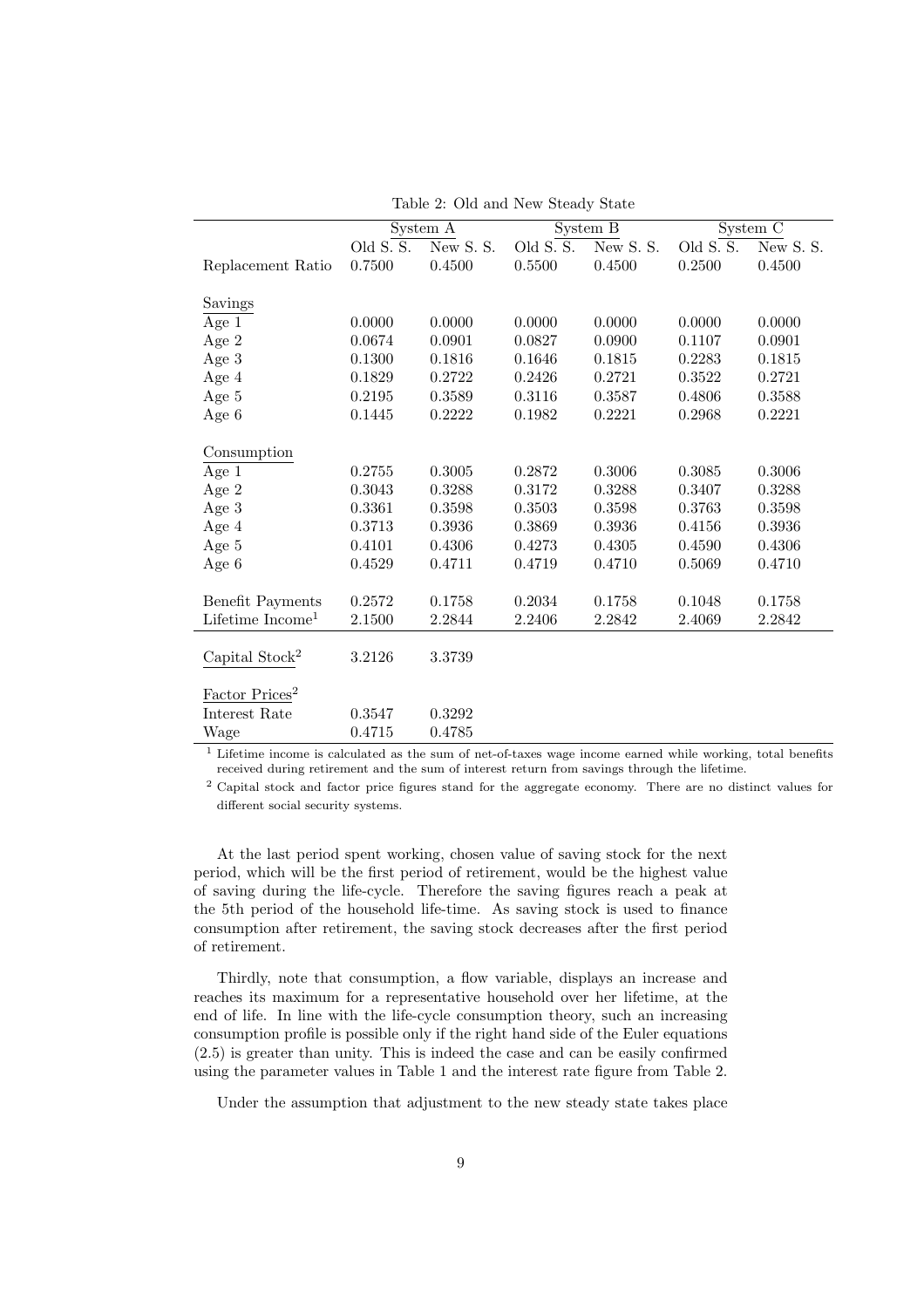

in 20 time periods, transition paths of key variables have been calculated and presented in Figure 1. Within the setup of the proposed model, a reduction in the replacement ratio will have two immediate effects. First the associated tax rate will decrease. The fall in the tax rate will lead to a parallel decrease in the revenues of the social security system. Thus the end-result is a derease in the benefit payments to keep a balanced budget for the associated social security system. The fall in tax rate is an instantaneous change for tax rate simply depends on replacement ratio. But benefit payments are functions of wage level as well; thus they are expected to display transition dynamics.

The fall in tax rate implies a higher income level during working years; hence it is possible to simply save more during working years to offset the lifetime income loss caused by falling benefit payments. Higher savings would lead to increased capital stock. Higher capital stock decreases marginal product of capital, the interest rate. Given that labor is supplied inelastically, wage rate is expected to increase.

In the model, while systems A and B have to decrease benefit payments to keep their budgets balanced, system C finds the liberty to increase benefit payments for its retirees, for the new replacement ratio increases tax rate and hence revenues available to the system. Therefore members of system A and B will find the resources available during retirement restricted. But the resources available during working periods will increase, due to reduced taxes. An opposite picture is valid for members of system C with increases in taxes and benefit payments. The natural response for members of systems A and B is to save more while working to finance expenditures during retirement while members of system C devote less resources to saving.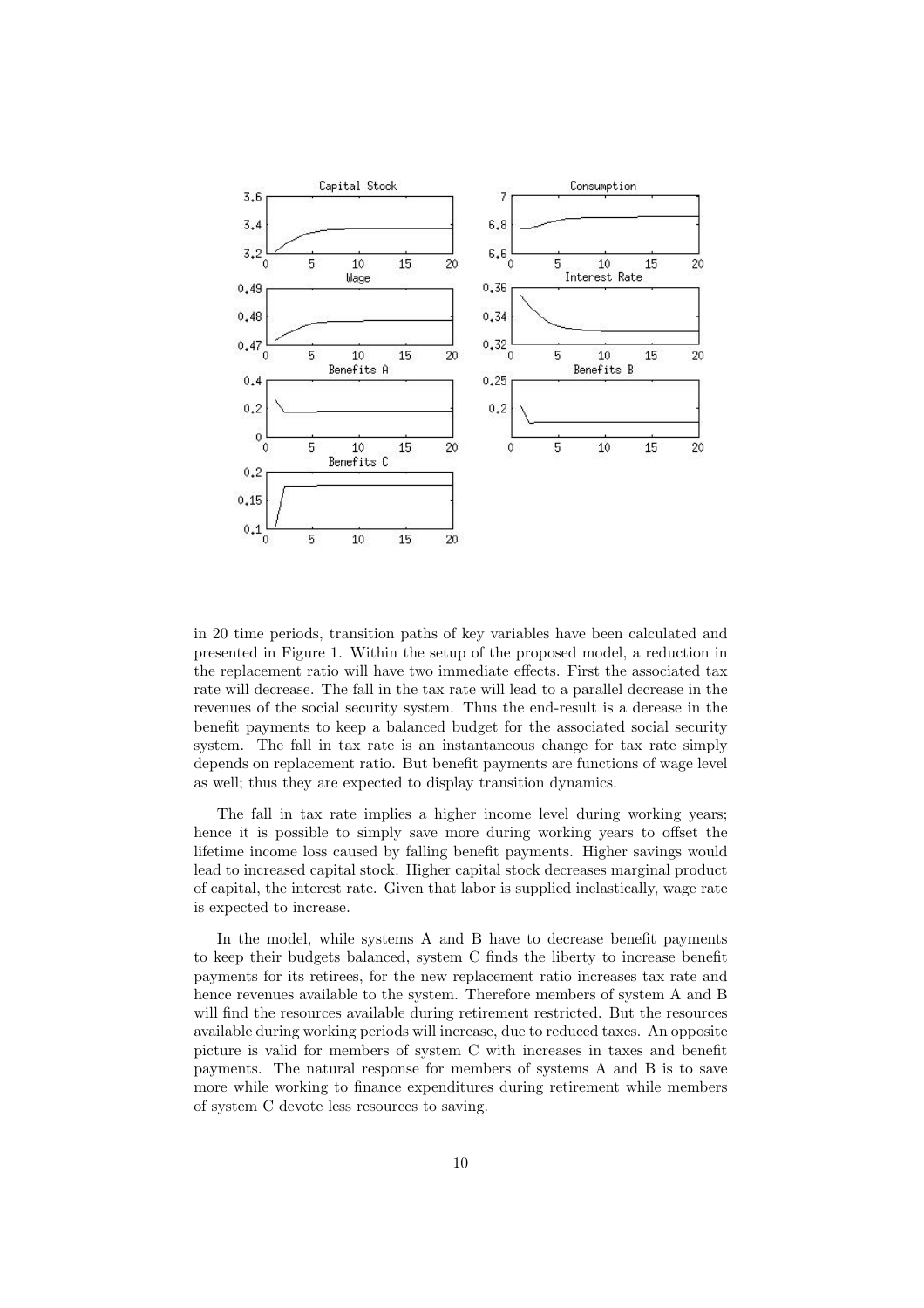This is indeed the response of households according to the results in Table 2.The unclear point is related to aggregate savings and hence capital stock in the economy. If the increases in savings brought about by households belonging to systems A and B are outweighed by decreases in savings from households of social security system C, then capital stock would decrease. As traced in Table 2 the capital stock at the new steady state has increased, hence the inverse dynamics has taken place. The top left panel of Figure 1 clearly shows the increase and the smooth convergence to the new steady state value.

This is actually a natural result of relative cohort masses of social security systems. The number of members in all systems is the same whereas the replacement ratio changes are not even among systems. The ratio falls by 0.30 and 0.10 for systems A and B respectively whereas it increases by 0.20 for system C. Given same cohort masses, the fall in replacement ratio of systems A and B would dominate the economy, leading to an increase in aggregate saving and hence capital stock.

Given that the net effect of proposed policy shock on the capital stock is positive, marginal product of capital decreases and causes interest rate to decline. On the other hand, given labor supply, wage is positively related to the capital stock; wage rate increases. These dynamics can be observed in Figure 1 as well.

The contradictory effects of factor prices on lifetime income leave the final change in lifetime resources unclear. The figures in Table 2. show that lifetime income increases for individuals from social security systems A and B whereas income falls for those from system C. As expected, when income rises, consumption path shifts up (See Table 2). Since lifetime income falls for the households from social security system C, their consumption falls. The top right panel of Figure 1 displays that the net effect is an increase and aggregate consumption smoothly converges to the new steady state value. The three panels at the bottom of Figure 1 show that benefits increase when replacement ratio increases, as in the case of system C, and fall when replacement ratio falls, as can be observed for systems A and B.

### 4 Discussion

Comparison of old and new steady state benefit payment values imply that the total pension bill decreases from 1.13 to 1.05 after the shock. It is also observed that the higher capital stock leads to increased production, aggregate income and aggregate consumption. Given that the common problem in social security systems of most countries is financial sustainability, proposed policy would decrease cost of pension system and has the bonus of contributing to growth.

But the replacement ratio shock decreases the benefit payment made to households of social security systems A and B. More broadly speaking, lifetime incomes of households from systems A and B increase while those in system C experience an decrease in lifetime income. These shifts in budget sets cause con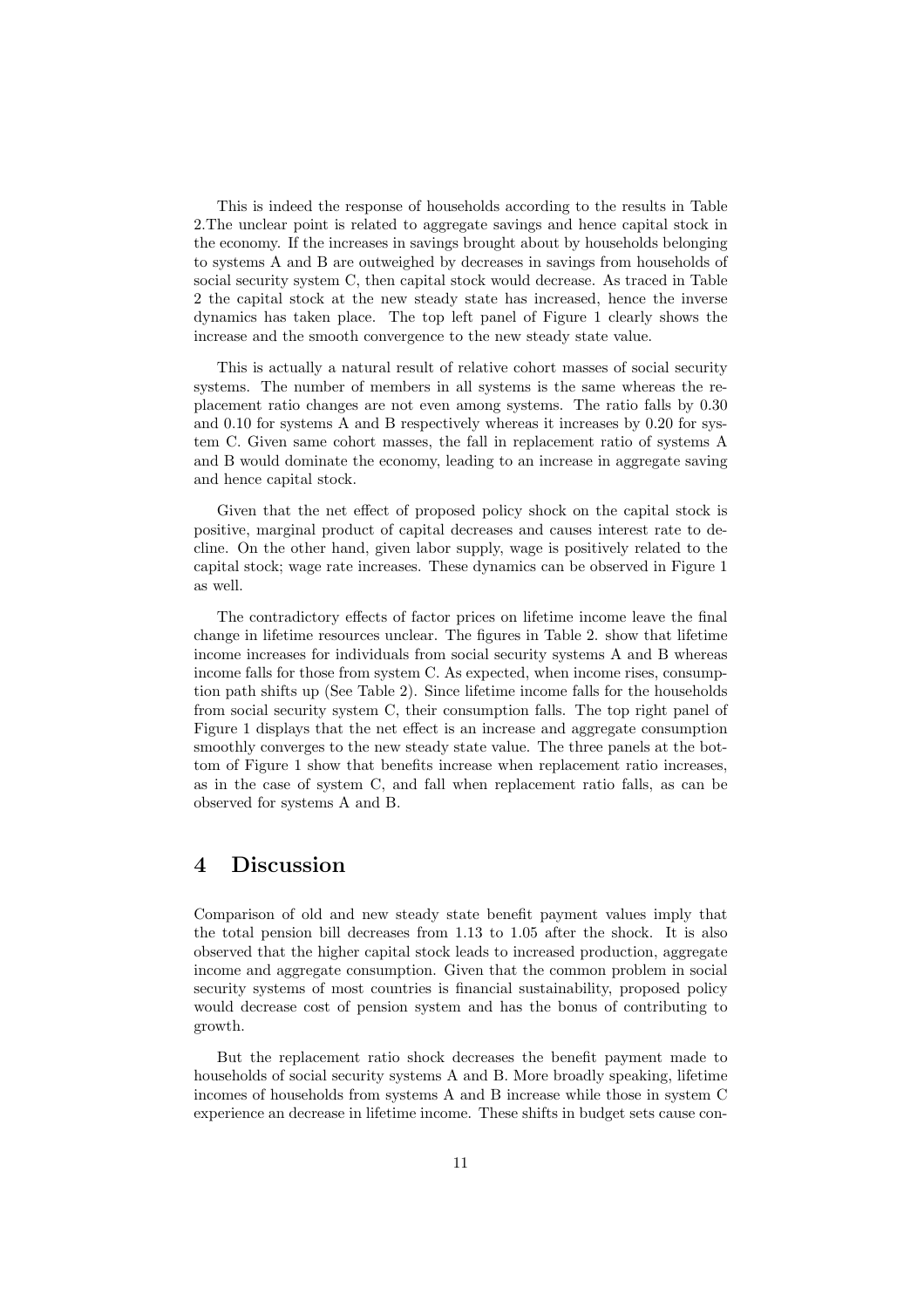sumption paths of households from A and B to shift up and path of households from C to shift down. Since utility is strictly increasing in consumption, utility levels of households from systems A and B increase while utility level of households from C decrease. Hence the proposed policy on replacement ratios makes some households better off while leaving some households worse off; therefore, it is not pareto optimum.